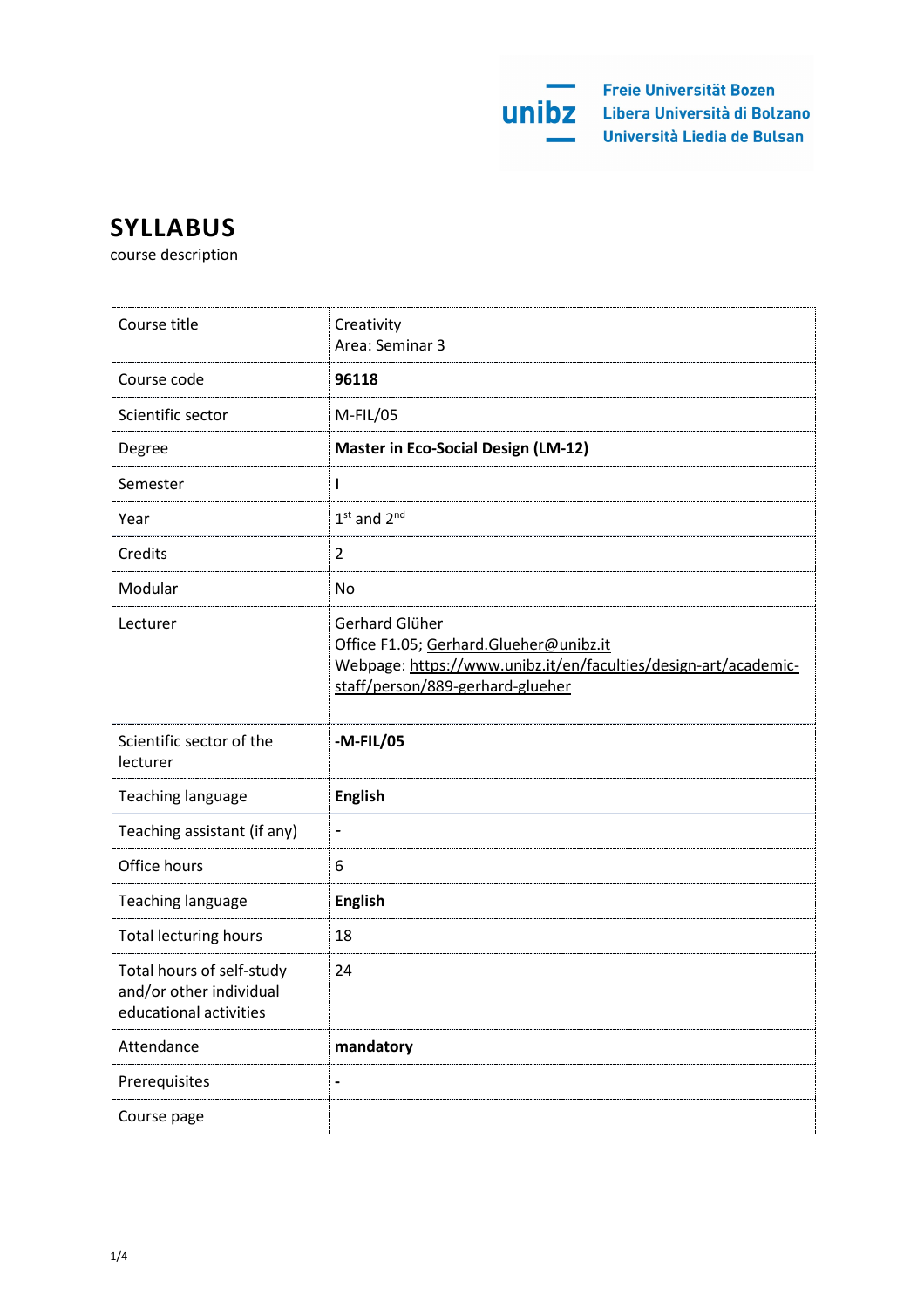

# **Course description**

The course and its structure is meant as an introduction into the scientific and practical field of creative thinking, problem awareness and methods of problem solving. The theoretical and methodological part of the course is not specific whereas the practical parts are focussed on design and / or eco-social topics. Creativity is a specific kind of thinking, a tool to be learned, trained and professionalized, not a gift of a minority of ingenious heads. It is connected to a "designerly way of thinking", but understand as a general methodology which combines different cognitive structures of the human brain, it provides unexpected possibilities. Insofar it is an effective way to deliver other proposals for wicked problems and it could be clained, that it is a soft "apparatus" for innovation.

The course is designed for acquiring professional skills, knowledge and methods.

The course runs over the following days and times:

Monday 12<sup>th</sup> October morning: lecture "Theories of creativity"

Monday 26<sup>th</sup> October morning: lecture ": Methods of problem solving"

Friday 30th October afternoon: 4 hours group exercise

Saturday 31<sup>st</sup> October morning: 4 hours group exercise

Friday 13th November afternoon: 4 hours group exercise

Monday 14<sup>th</sup> December morning: discussion semester assignments

## **Educational objectives**

## **Students will be able to:**

- Understand core approaches of creative thinking
- Understand important methods of problem analysis
- Understand important methods of problem solving
- Rethink gives situations in relation to concept, applications and development of twodimensional and three-dimensional design artefacts
- Produce innovative solutions for complex problems and situations
- Restructure given situations and problems
- Work individually and in teams to apply methods of creative thinking

## **Knowledge will be acquired in the following fields:**

Design thinking Design research Conceptual design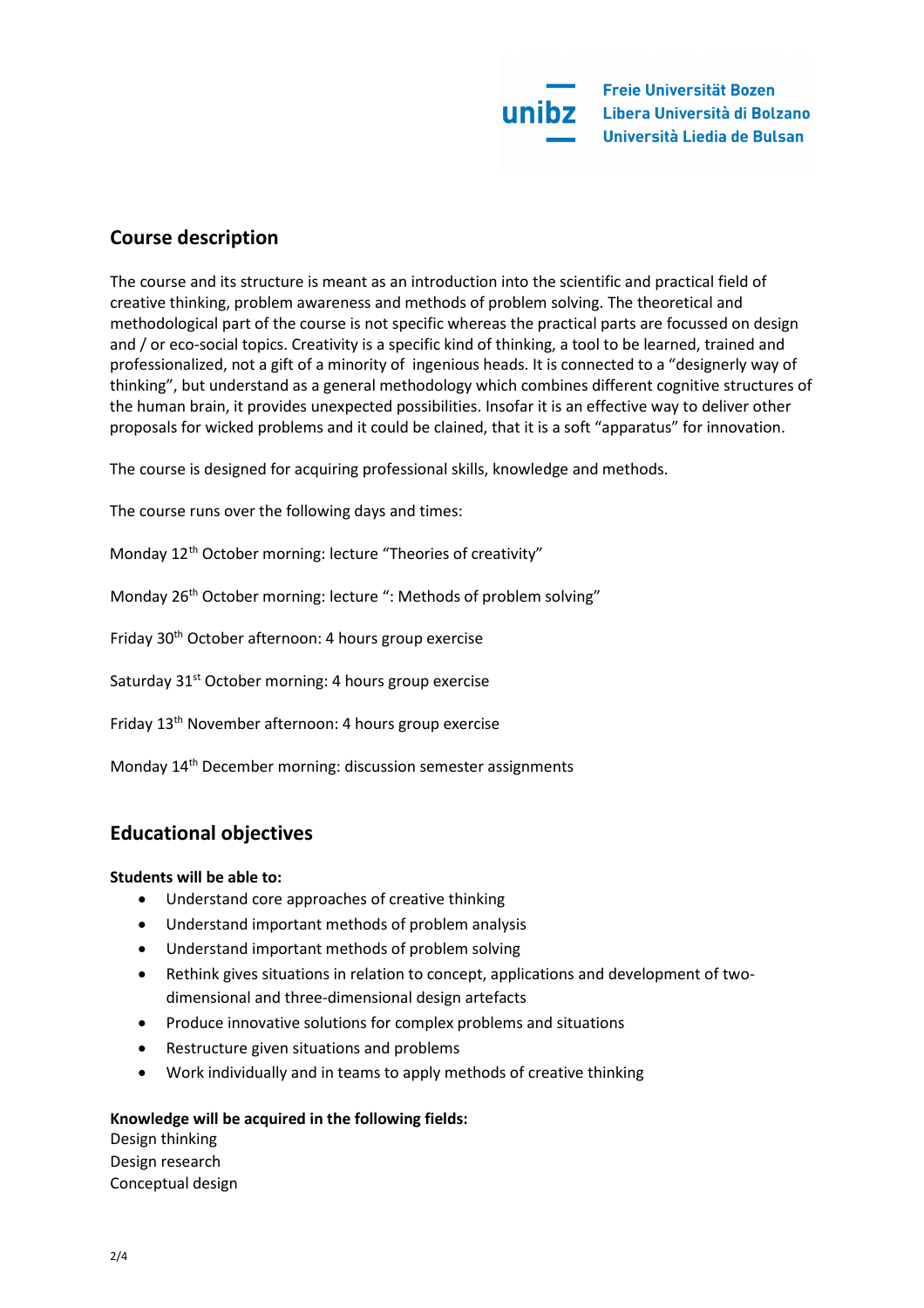#### **List of topics covered**

Approaches, methods and tools for design (focused on eco-social design) Analysis and structure of current situations in relation to discover problems Combine fields of knowledge in unexpected ways

#### **Teaching format**

Frontal lectures, exercises in small groups and individual assignments to study and realise as homework; final presentations.

#### **Learning outcomes**

This course shows the potential of innovative thinking and problem solving methods. In analysing given situation and / or intended targets (related to design or eco-social topics), designing new ways , ideas and concepts, the students will be able to combine and integrate innovation and improbable ways to solve problems.

## *Knowledge and understanding*

To know important theories, methods and ways to think in a creative way To know wow to analyse given situations To know how to restructure a situation in order to create a new concept To understand theories, methods and ways to think in a creative way To understand methods of analysis To understand systems and possibilities to restructure a concept

## *Applying knowledge and understanding*

Acquisition of a range of methods and tools to generate innovative design concepts. To apply appropriate and fitting methods, knowledge of cognition, phantasy and logical structures. To apply new tools of thinking to given problems.

## *Making judgments*

Students have the ability to make judgements about appropriate methods, possibilities, tools and decisions to solve problems and find new concepts to overcome existing boundaries.

## *Communication skills*

Students will be able to visualise in different ways (texts, artefacts and images) different new concepts and solutions in relation to design research and to possible clients.

## *Learning skills*

Students will be able to analyse critically problems, situations, artefacts, processes with the target to get a structured picture of the connections of reasons or motives and results of the investigated material.

Students will be able to invent new solutions for given situations and problems.

## **Assessment**

The number of participants is limited. Each student who wants to participate has to hand in a description (maximum 400 Words) of an artefact, a situation, a process which is in her / his opinion a creative solution.

#### **Assessment language:** English